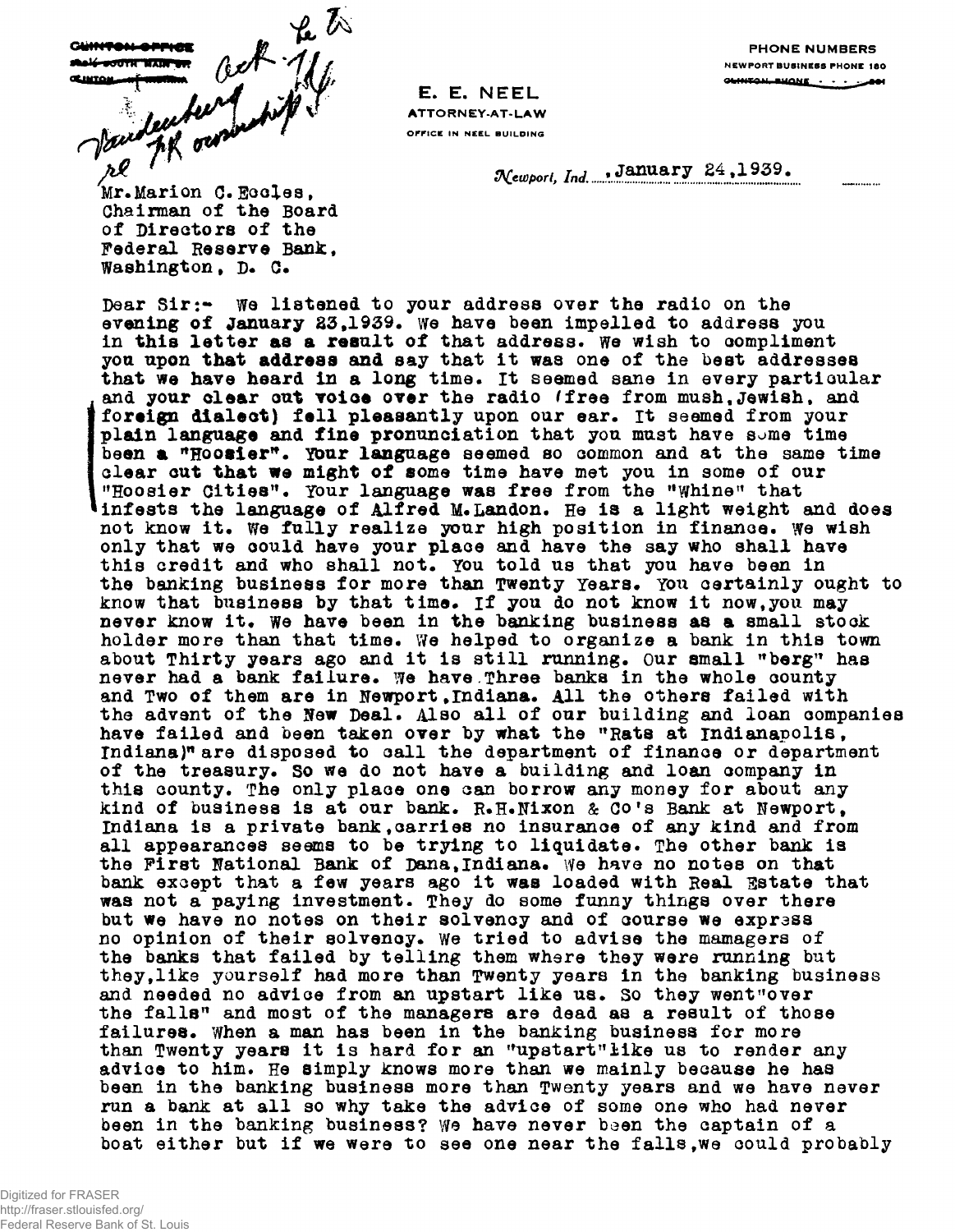**M.C. E. No.2 1-24-<sup>f</sup>39**

 $\mathbf{I}$ 

**say when it was in danger of going over the falls. But without disclosing to you all the experience we have had in financial lines we will tell you that we have had some miserable failures in the banking business and the Building and Loan Business, All these managers were experienced men in the financial world,**

**The purpose of this letter is not principally to tell you of the bank failures we have had in this county and that they failed because they failed to take our advice. But in patting with that subject let us tell you that they failed because they tried to act a hog and tried to get all the money they could in their vaults by paying high interest on deposits and if they paid high interest on deposits of** course they had to lend it where they had at least "a promise" of interest **with which to pay high interest on deposits. But a promise was all they had, the loaned money never returned and so down went the banks to** "the bottom of the sea".

**in your talk last evening you advocated that we do not now try to balance the budget. That is at least the proper thing to say at the present time. You know enough about finances and have the honesty in your bones to know that you could not have truthfully said anything else. You know that this government can not now balance the budget with money that is to be taken in by taxation.** You told us that you have never taken much part in politics and did **not know anything about politics. We are not going to directly dispute what you said on that point but we want to tell you that you made a speech that would tickle the ears of the "New Dealers<sup>11</sup> as well as any that Harry L\*Hopkins or Secretary Wallace could ever made, There is no danger of your losing your** "job" as long as you talk as you did **over the radio last evening, That talk suits the new dealers to a ffT f% In your talk last evening you told us that we ought not to try to balance the budget at this time and to which we have told you we agree. But you did not tell us in very plain words how we are ever to pay the the National indebtedness. You skated over the ffice of that mudhole<sup>11</sup>. You also said that we ought to keep on borrowing money and let the budget go unbalanced as long as we have this vast army of unemployed. We agree with you also on that. To have said anything** else would have puthin the class with Senator Byrd of Virginia and **you expressly tried in your address to convey the idea that you are not in his class so far as financial ideas are concerned. So we will not accuse you of being a bedfellow with that "ByrdV YOU also told us that we should wait till the National income reaches high enough so we can begin to pay off the National debt and that then and not till then should me begin to pay off the National debt, fou did not just exactly tell your radio audience when you expected to have the country reach that point. That was another "Mudhole skated over\*\* You did not say so in so many words but the whole tenor of your radio address tried to carry the impression that you thought our country was in much better conditionally than it was at the close of 1932 when the conservative Bepublicans (Liberty Leaguers) were forced to hand over "the apple butter spoon\*<sup>1</sup> to the New Dealers. The New Dealers now have the "cheese knife" and they cut off slices for the rest of us to eat. How long do you suppose that sort of thing is going to last<sup>f</sup> fmy Dear Mr,Eockles? Well we can see by your advocation of the continuance**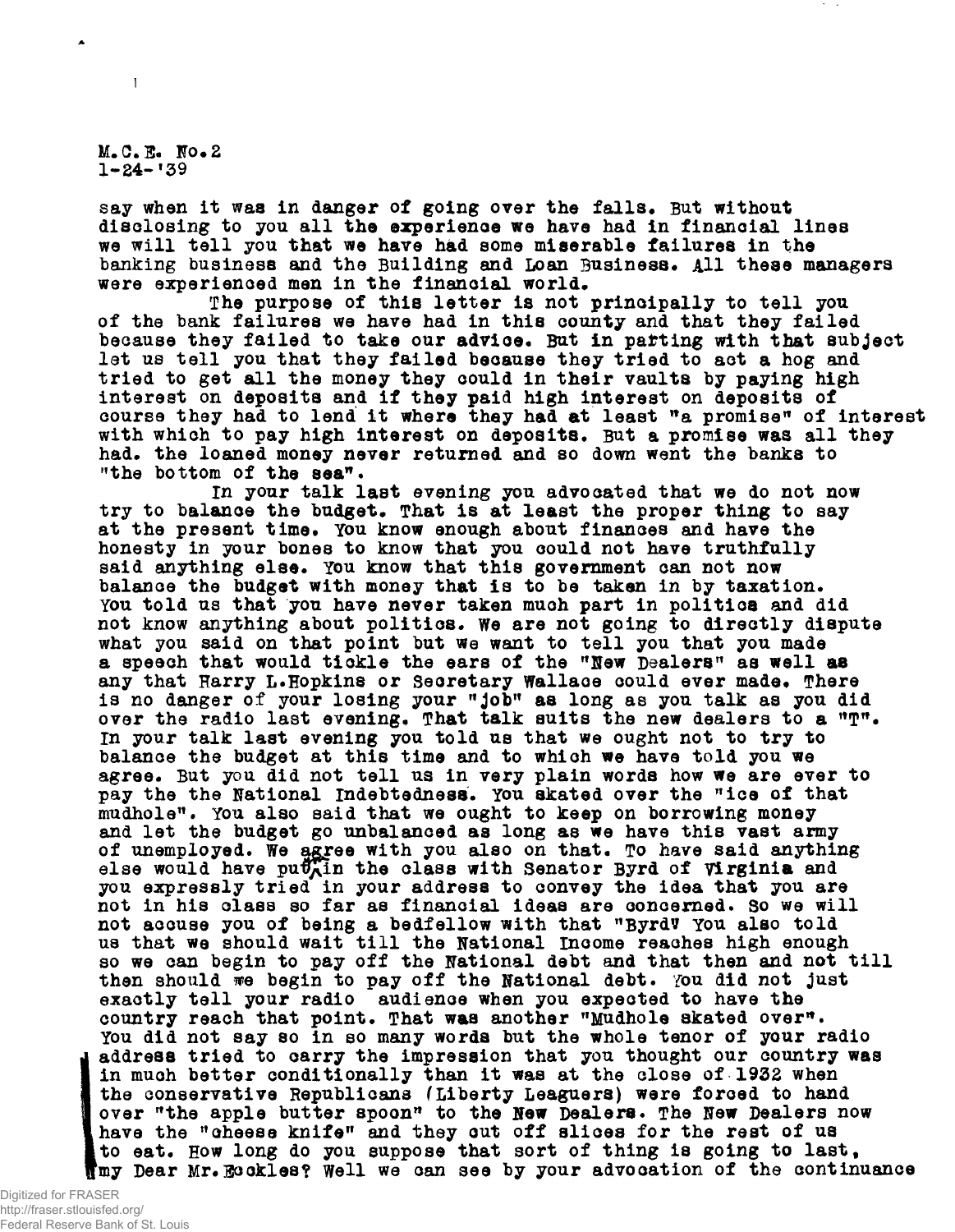**MtC\*3\*No.3 1-24-\*39**

ŧ

**of the relief to the WPA and other forms of relief that you would like for it to extend at least Four more years following January 1,1941. You have not furnished us with your prediction of what you expect to happen after that except to close your eyes and say that the National income will be by that time large enough to begin to pay** off the National Debt at a rapid rate. Now you may be right in that **and it may be that the New Dealers will make business so fine that we will have plenty of money in circulation and the National Debt** will be paid off with ease. Patrick Henry once said that"we have no way of judging the future except by the past.". Now when it comes to fortune telling in business, that openstie a field for all of us **"Soothe-sayers in Business" to begin to practice our necromancy. We feel that we can "Prognosticate" as well as the other fellow when it comes to "telling how far a toad can jump".**

Let us tell you, My Dear Mr. Bookles that it is our prediction **that the New Dealers will never balance the budget. That they do not actually want to balance the budget. They want money in their pockets and the only way they can have that and not offend the "Money lenders" is to keep right on borrowing and let the budget"Take what course ithou wilt<sup>11</sup>. As long as we keep right on borrying we will have the** WPA and as long as we have the WPA we will keep right on borrying. **As long as we have the New Dealers we will keep right on borrying and we will have also the WPA et.al. That "et.al." costs us more** than the WPA. Now this is our prediction. You do not need to get excited over that as it is only a prediction. We do not want you to close your Federal Reserve on account of that prediction.

**Well how long will the New Dealers last? So far as we are individually concerned we think that they should run on another four years. It will take about that long to convince the majority of the voters that no good can come out of our New Dealers. If you are alive four years after January 1,1941fyou will not make the same** speech you did last evening. We feel quite sure of that. This is a **game of the survival of the fltest. There is going to be a scramble to see who is going to run this country. We can not say at this time who will win that contest. But one thing the money lender should see before it is eternally too late and that is we can not go on forever borrowing money. This indebtedness should either be paid or repudiated\* We are going to surprise you now by telling you that the best way to repudiate a debt is for the government to issue new money and in such quantities and put into circulation till a man would rather have property than money. When that time comes let your "Jew" secretary of the treasury put his foot on the pedal and stop the flow of money till the pinch begins to assert itself when we can start in again and put some more new money in circulation. Would you be willing to consent to such work of printing new money and putting it in circulation? We would b^tour head that you would scream at the top of your voiofe over the radio that this country was going to the dogs. You would tell us how Germany did with her inflation\* You do not know that the man who leans on the shovel handle (WPA) knows that this was no accident on the part of Germany and when he had paid all of his indebtedness that could be paid off with paper moneyf the government went baok on the gold standard, inflation is**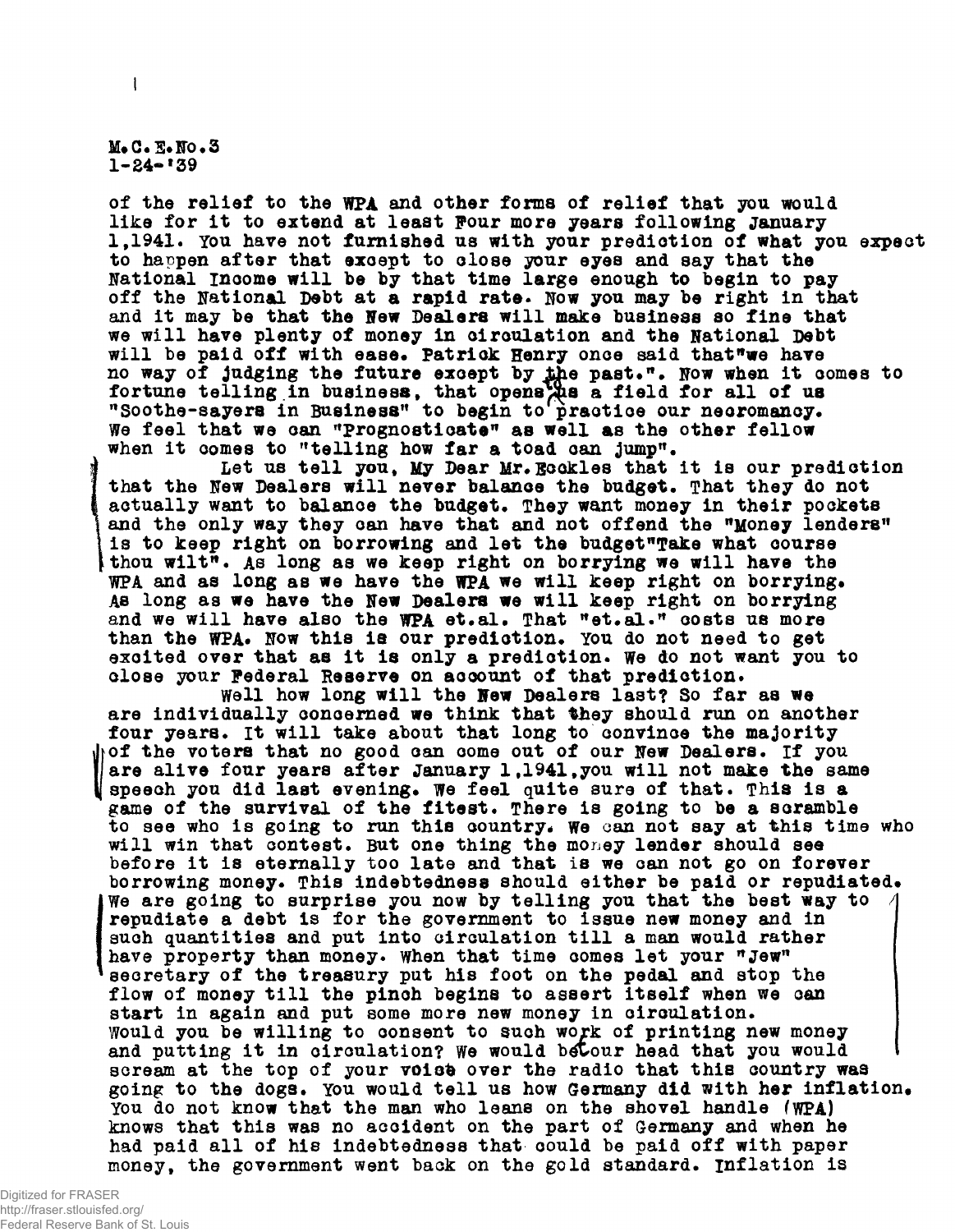M.C.E.No.4.

no accident My Dear Mr. Ecckles. It must be be done with a purpose and with utter disregard to the interests of the money lender. We must not ask him to give his consent to such. He will never do it and the only way is to give him a swift kick with as few a words as possible and free this country form indebtedness. It can be done and must be done. This may cause a revolution both in money matters and in government as well. In order to do this we will have to make the appeal not to the educated but to the lowest type of voter. We will have to tell him that he is in bondage to the money lender and that he will never gain his freedom till he votes for a man or set of men who will issue enough money to have at least enough to keep the farms going well, the home fires burning. The educated is so firmly in the control of the money lenders that we can never enlist his help in this matter. It must be done with the lowest type of voter. That is the way the New Dealer keeps himself in power. He appeals to the lowest type of voter. They put him in office regardlepg of qualifications. Refering to our local situation. They have our court house full of "WPA" workers trying to make new records and show us how to run the county and "Oh Lord what a mess it is". So if the New Dealer can enlist that sort of help to carry him along why can we not do the same? If we must enlist the ignorant and incompetent to run our country we should have "Irish Wit" enough about, to get in the game also. The New Dealers are no smarter than we are. They know less about running this government than we know. They have simply held us up and the end of a gun and taken the government out of our hands. Have they bettered it any? If you want an answer to that last question just have the Belief Administrator at Washington D. C. Discontinue WPA relief for Ninety days and he will have his answer. We do not need to be in the banking business for Twenty years to know that. Where would your Seventy Billion Dollars National Income be at the end of the Ninety Days? No wonder you advised the work of relief to he carried on regardless of how high the National Debt piles up. You could not have said anything else^ You would have had the WPA swarming at your door like a swarm of bees in the summer time.

The next time you talk over the radio, will you not tell the dear public how it comes that your institution puts out Federal Reserve Notes for money instead of those notes being issued by the Government? We are not so very well versed as to how the Federal Resefve Bank came into existence except that we have always under-<br>stood that It is a privately owned institution. That is is not a part of our national government. Then how does It come that an institution like yours puts out money backed by the Gewernment instead of the Government putting it out? Tell the dear public why the Government can not put out its own money instead of having the Federal Reserve Bank Out out its notes backed by the Government. Might not some New Deal Supreme Court by some twist of the mind say that Federal Beserve Notes are not in fact money and that the Government has no power to go surety for any bank? Then if that were to come to pass,the scramble would be worse than it was following the Civil War as to sound money. Would not the money be just as sound if issued by the Government as when issued in the form of Federal Reserve notes? Tell the dear public all about that in your next talk.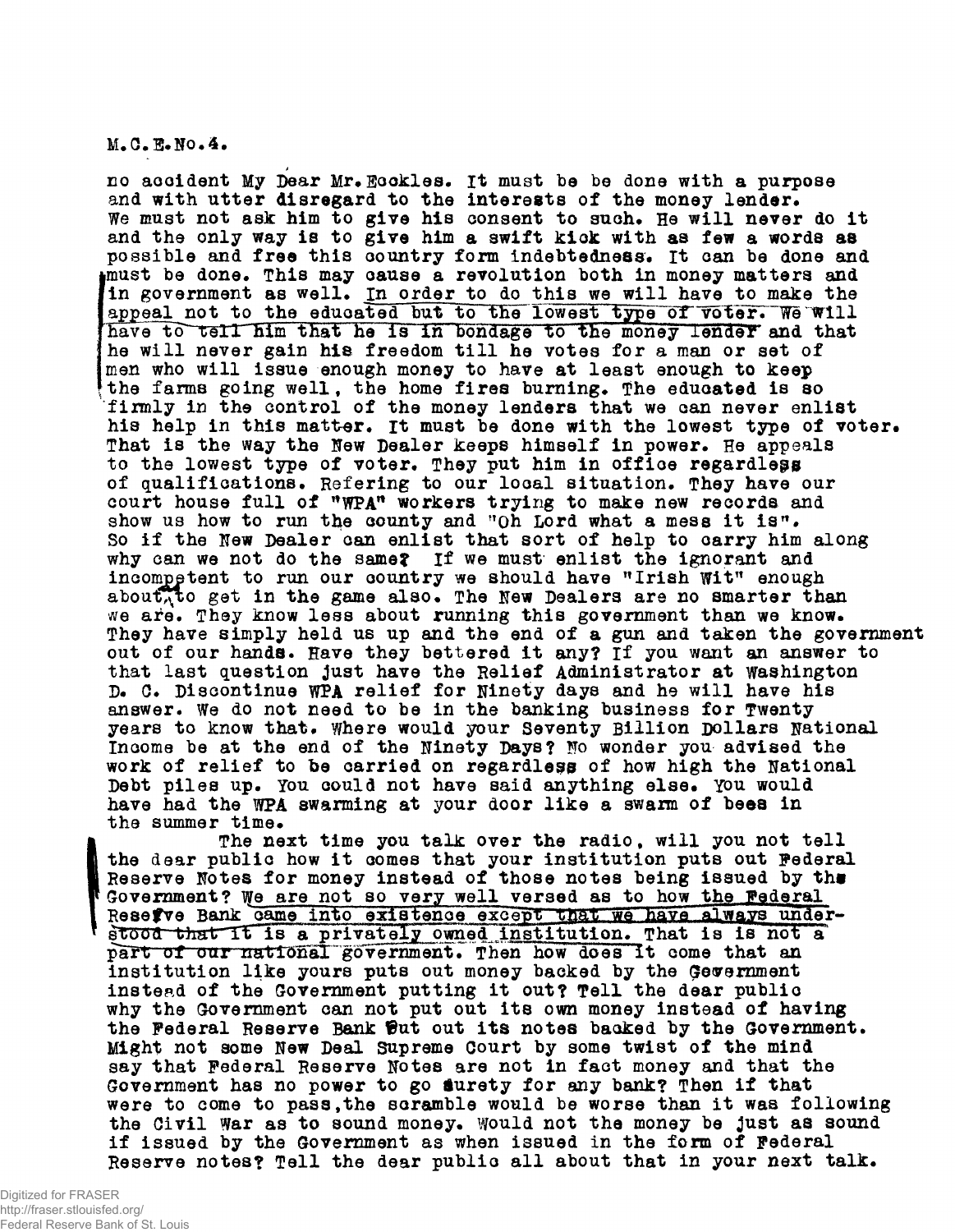M.C.E.No.5.  $1 - 24 - 139$ 

 $\frac{1}{\sqrt{2}}$ 

You said in your radio talk last evening that you are not versed in politics and that you have just been working at banking and do not know much if anything about politics. Well if that we be true, we want to say that you are one of the best guessers we have heard talk in making a talk that will suit the New Deal Politician. You are certainly marvelous of hitting the right Cherd in the harp of the New Dealer. You will never lose your "Job" in making such speeches as you made last night.

Now we no doubt have amused you by our wild ideas on finances and we confess they are "wild" and fanciful. You ask us when we hope to put our wild ideas in force. We can not do it till the New Dealers have had at least Four more years in lending money and catering to the money lender. How are we going to do it? We will aeize on any "Crazy" organization we can find in existence such as the WPA.German Bunda, Kuklux Klan, C.I.O. and AFofL. and show workers generally. Create dissatisfaction among them by telling them that they are in bondage and offer a man who will see that we all have money in circulation. You say, well you are not a very good citizen to enligt all of this element in to the overthrow of the policies of the government. It is just as moral as the method used by the New Dealars in threatening the WPA. workers with the loss of their jobs at they do not vote right. And to show that auch methods are approvedby the head of the Government you perhaps know that Harry L. Hopkins is now in the President's Cabinet. We do not have to be in the banking business Twenty years to see and know those things. It will take Four more years for us to get up steam to get our machine to working. You say you are not in politics. Let us teach you just a few "A B.C's. You know that the President is taking the side of the "Jew". He seeming loves a Jew. He has a Jew Secretary of the Treasury. He has just put one on the Supreme Court Bench. He induced a Jew to run for the governorship of the State of New York. He is bellowing at Germany for the persecution of the Jew. The Germans are not going to vote for Roosevelt if he rums for President. Who has the largest number of voters in this country the Jew or the German? The Germans are whetting their knives now for Roosevelt or his choice for President. You do not have to be in the banking business for Twenty years to know that. We are afraid that they are going to pull the string too soon. We want the New Dealers to have the cheese knife for Four More years and then if you and I are alive we will write you again. Ten to one you will be running some sort of a cattle ranch in the west after a change of government takes place that is not run by the money changers. We would give you a bill of particulars of how the money changers do their work but the list would be endless. How many institutions does the Chase National Bank run where it tella's an institution just how much money it can spend and for what purpose. Let each institution have its own money as does Henry Ford or go out of business. Why have a banker tell you where to lay your hat. It did not use to do that, why do it now? Borrowing money is all right to a certain extent but when every person begins to borrow who employs men, then it is very much like a Jew Store where the population is all Jewish. You do not need to answer this letter till some Eneel time this summer. Respectfully yours. ⋐

Digitized for FRASER http://fraser.stlouisfed.org/ Federal Reserve Bank of St. Louis